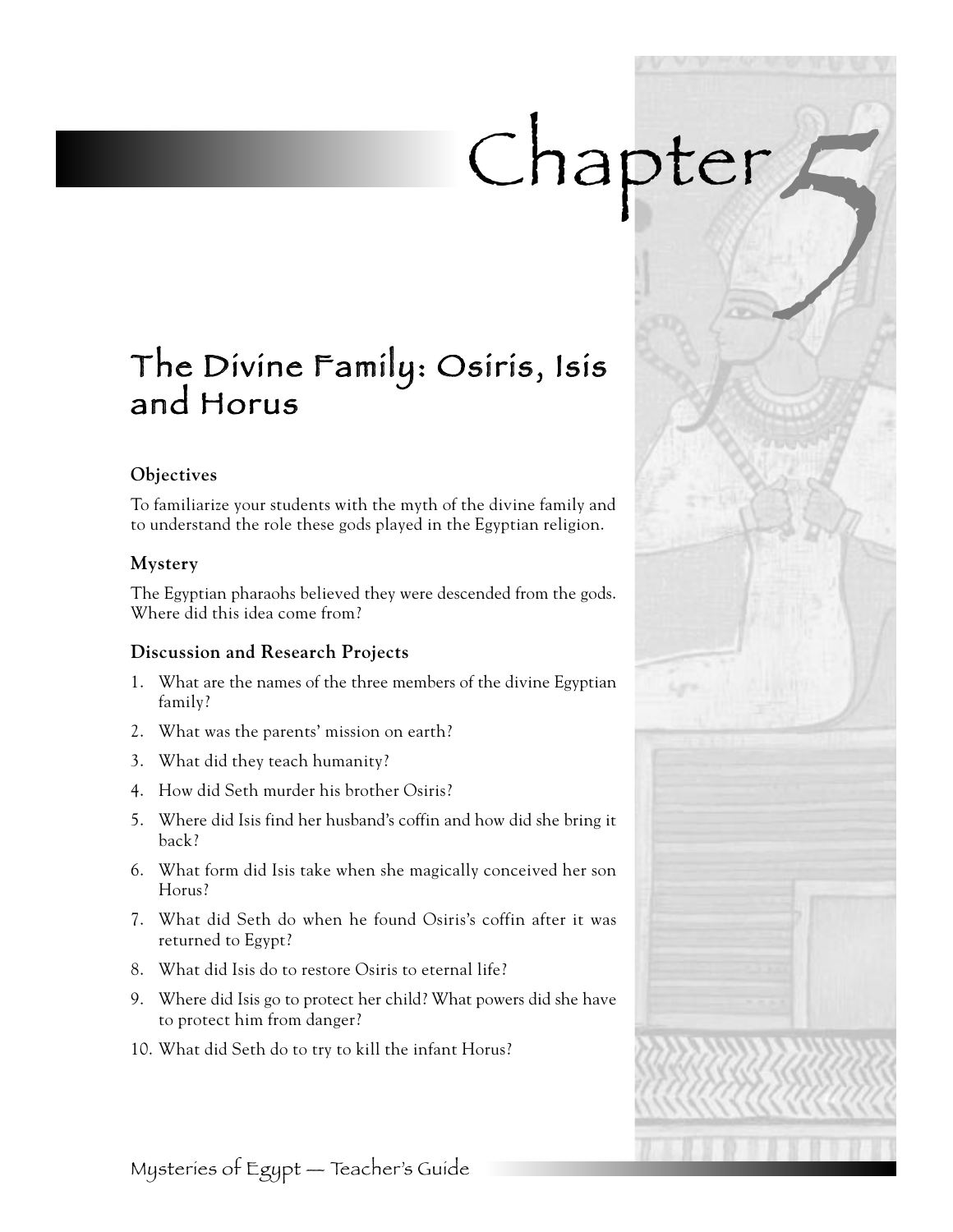- 11. How did the god Thoth cure Horus? What happened to the sun when Horus was bitten by a poisonous snake?
- 12. Horus became the first pharaoh god of the Egyptian people. What would happen to the earth if the people did not continue to love and care for Horus?
- 13. What did Isis do to gain the power of the sun god, Re? What secrets do you think she got from him?
- 14. How did Horus learn the secret name of the sun god?
- 15. Why did Seth and Horus quarrel? Who won the fight?
- 16. What was Horus given that elevated him to the position of king of all Egypt?
- 17. Why do you think the gods intermarried with their siblings? Example: Osiris married his sister Isis, and Seth married his sister Nephthys.
- 18. Unbelievable events often happen in myths. Point out the ones in this myth.
- 19. In many ancient cultures, kings and queens were thought to be descended from the gods. Can you explain why kings and queens would want to be associated with the gods?
- 20. What qualities did Horus have that made him a model for the pharaohs to follow?

#### **Understanding the Symbolic Meaning of the Myth**

- 1. Osiris's family represents an ideal family. What family values do their relationships imply?
- 2. Myths express human hopes and dreams. What are some of the hopes and dreams found in this myth?
- 3. Myths often express dualities (opposites). What are some of the dualities found in this myth?
- 4. Given all the events in this myth, what do you think the lesson or moral of the story is?

#### **Creative Projects**

- 1. Use **Activity Sheet 11** to identify the gods and goddesses in the story of the divine family.
- 2. Use **Activity Sheet 12** to create the family tree of the characters in the divine family.
- 3. Write a script for the story of the divine family. Divide your class into small groups and ask each group to perform one of the sequences in the story.
- 4. Make a sequence of drawings illustrating the major events in the story of the divine family. The drawings could be put into cartoon format.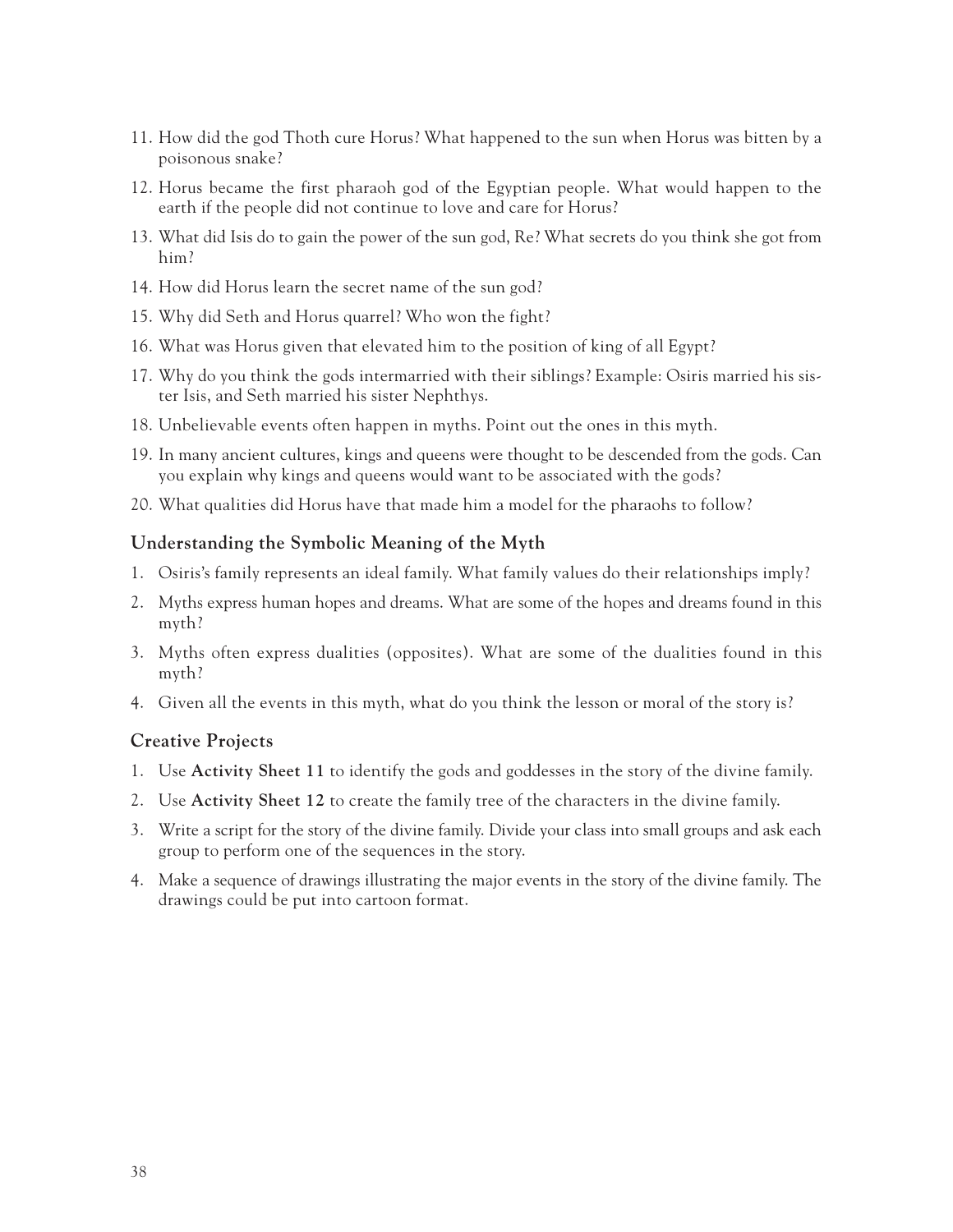## FACT SHEET: The Divine Family  $-$  Osiris, Isis and Horus<sup>10</sup>

#### **Introduction**

The pharaohs of Egypt traced their lineage to the god Horus. Horus was the son of Osiris and Isis, two of the nine primeval gods of the Egyptian Ennead.

The story begins when Osiris reigned on earth and married his sister Isis. Their mission was to bring civilization to humanity, to teach people about the practice of government, religion and marriage. Isis's magical healing powers, and her knowledge of weaving, crop growing, corn grinding and flax spinning were also passed on to the Egyptian people.

#### **Murder**

One day, disaster struck. Seth, the god of disorder, murdered his bother Osiris, the god of order. Seth was furious because his wife, Nephthys, had conceived a child, named Anubis, by Osiris. The murder happened at a banquet when Seth invited guests to lie down in a coffin he had made for the king. Several guests tried unsuccessfully. When Osiris climbed in, Seth and his conspirators nailed down the lid, weighed the coffin down with lead and cast it into the Nile.

This happened in July when the waters of the Nile were rising. Nun (the primeval sea) took Osiris away to hide his secrets. The death of Osiris threw the cosmos into chaos and made the gods weep. Isis, greatly distraught, wandered throughout the land in search of her husband, asking everyone if they had seen him.

### **A Child Is Conceived**

Through divine revelation, Isis found out that the coffin had

> Anubis, the jackal-headed god Photo: Royal Ontario Museum (CMC ECD-040 #49)



Osiris sitting on his throne. His wife, Isis (left), and his sister Nephthys stand behind him. Photo: Harry Foster (CMC S98 3565)

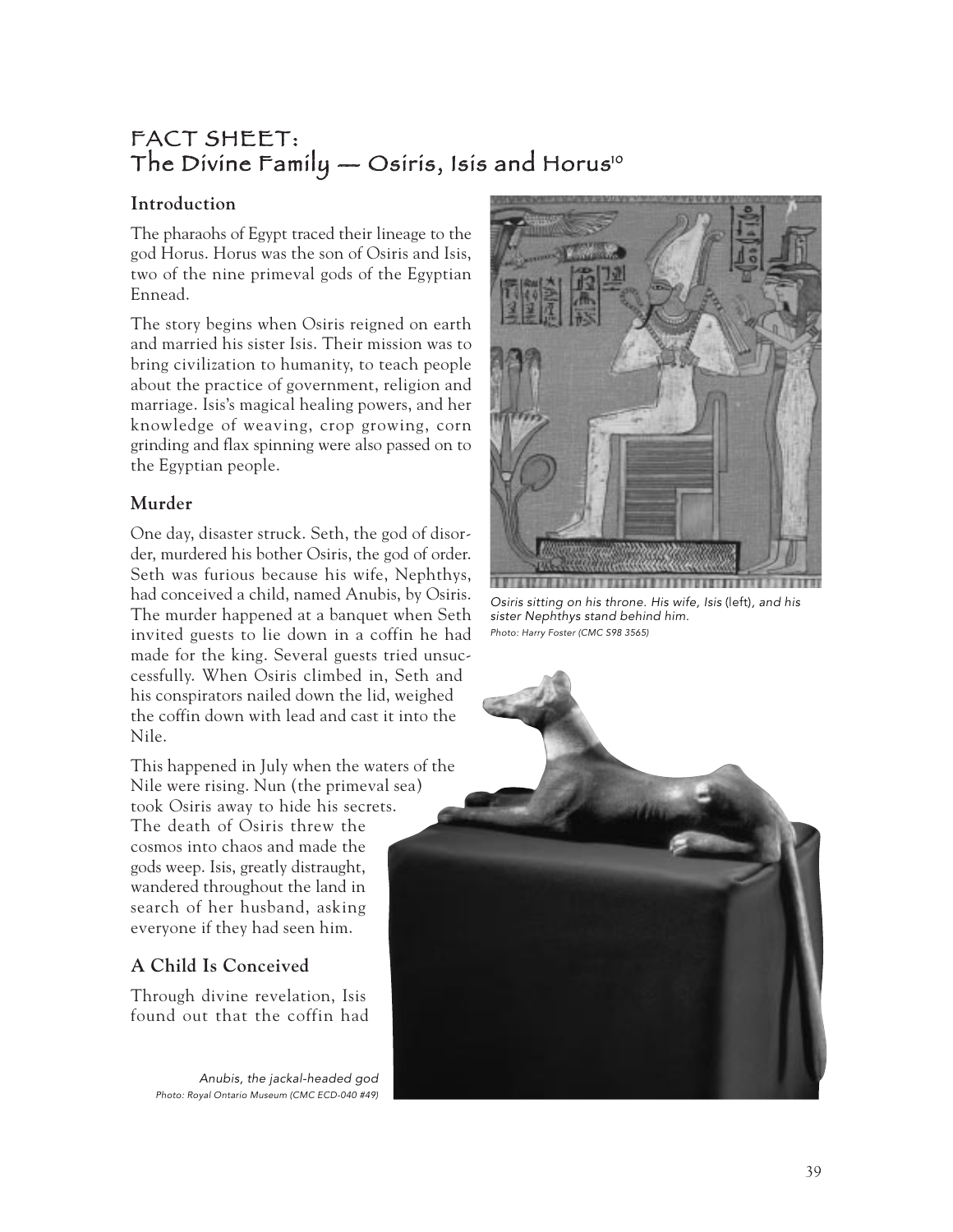drifted down to the sea and washed ashore at Byblos, in Phoenicia. A tamarisk tree had grown up around the coffin, completely enclosing it in its trunk. When Isis found the tree, she released the coffin from it and shipped it back to Egypt. While grieving over her husband's body, she transformed herself into a kite. As she flew over the body, she miraculously conceived a child.

#### **Hiding in the Marshes**

When Isis returned to Egypt, she hid from Seth in the delta marshes. One day, Seth discovered Osiris's coffin and dismembered his body into fourteen parts that he scattered throughout the land. Isis managed to find all the parts, except the phallus, which she reconstituted. She anointed his body with precious oils and performed the rites of embalmment for the first time. In so doing, she restored Osiris to eternal life. Osiris went on to live in the land of the deceased, presiding over the judgement of the dead.

Isis tried to hide her pregnancy from Seth. Thoth, the god of wisdom, advised her to flee because Seth would try to kill her child. She went to the marshes, where she gave birth to her son, Horus. Isis hid the child in the marshes, where she cured him from scorpion, snake and crocodile bites. One day, she left her son to search for food, and upon her return, she found him half dead. Seth had entered the marsh, transformed himself into a poisonous snake and bit the child.



Horus the child sits with his finger to his mouth. He appears to be born out of the lotus flower that rose from the primeval waters.



Wild ducks fly over a papyrus thicket in the Nile marshlands. This painting comes from Amarna, the city built by the pharaoh Akhenaten (probably Tutankhamun's father). Photo: Harry Foster (CMC S98 3531)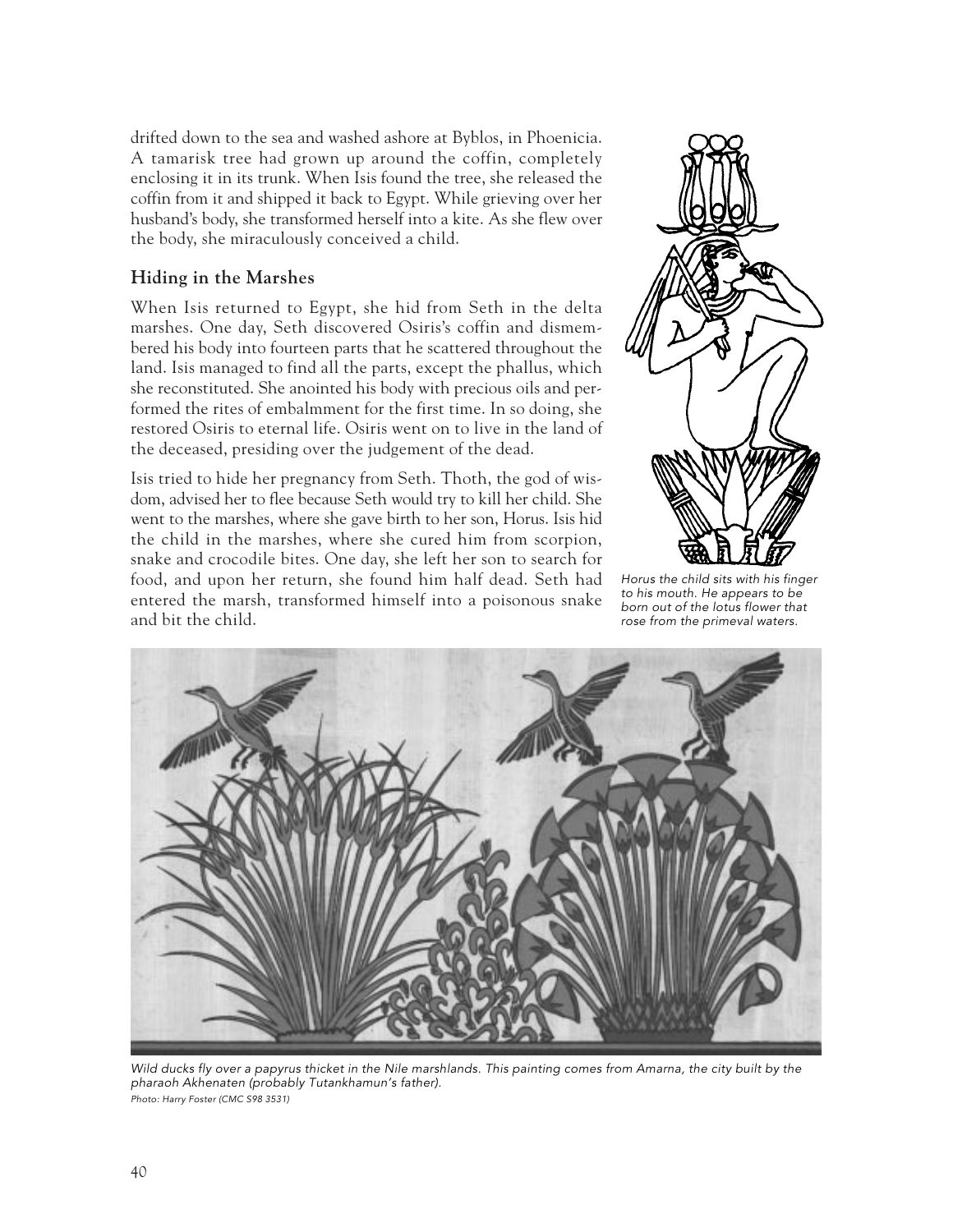#### **Healing Horus**

Isis called for help from the high gods. Her pleas were heard by the gods in the Bark of Millions of Years (the solar bark). Thoth descended to talk to her. He told her that the powers of Re would set things right and that good would triumph over evil. Then the solar bark stopped and the earth fell into darkness. Thoth assured Isis that the earth would remain in



The sun god travels through the darkness of night in his solar bark.

darkness, that wells would dry up and that crops would fail until Horus was cured. Then, in the name of the sun, he exorcised the poison from Horus's body and cured the child.

The people of the marshland rejoiced with Isis at the recovery of her son. Horus became the archetype of the pharaohs, the sun god's representative on earth. It was now the duty of the people to protect the pharaohs from harm, to love and respect them. If they did not, world order would collapse and the people would perish. Isis kept her young son hidden until he became an adolescent and could face Seth to claim his rightful inheritance, the throne of Egypt.

#### **The Sun God's Secret**

While Horus was growing up, the sun god, Re, grew old and started drooling. Isis took the saliva that fell to the ground and modelled it into a serpent. She placed the serpent across Re's daily path in the sky, and it bit the sun. Since the sun had not made the serpent, he could not cure himself. He turned to Isis for help. She said she could do nothing unless he revealed his secret name to her. By learning his name, she would gain knowledge of his power.

Re realized this was the only way he could be cured. He hid from the other gods and allowed his secret name to be passed from his bosom directly to hers. Isis was forbidden from revealing it to anyone except her son Horus. The Eye of Re — the supreme power of the creator — was thus given to Horus, and subsequently to all the pharaohs down through the ages. It then became known as the Eye of Horus.



The sun god travels through the light of day in his solar bark.